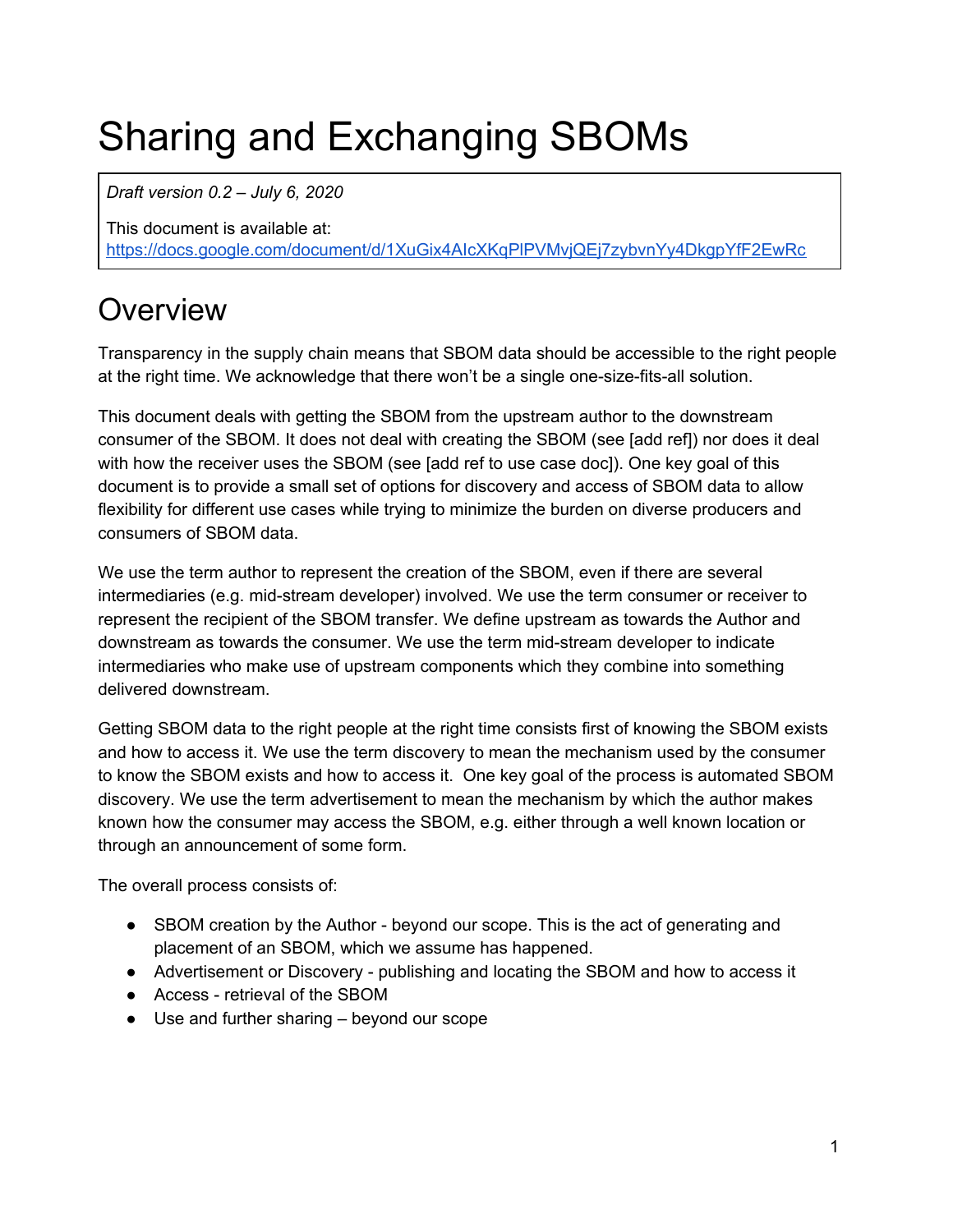# Advertisement And Discovery

Advertisement or discovery is how an author or a device informs consumers that an SBOM is available and how the consumer learns of the information. It should identify a locator and mechanism to retrieve the SBOM.

When an SBOM is to be used in an operational deployment, it might be included as a URL of an SBOM in product literature or packaging, or as part of a Manufacturer Usage Description (MUD) [RFC8520]. MUD provides a means for devices to describe their capabilities and needs for deployments. A MUD extension for SBOM provides a choice for one or more ways to retrieve the SBOM. An SBOM could also be searched for in a search engine.

When an SBOM is to be used by downstream developers, the software package could include a manifest in a well known location. For instance, one could imagine SBOM.{fmt} in a top-level directory of a software repository. This form is well suited for source distributions for use by parties in the middle of the supply chain. Alternatively, the SBOM itself may be generated by mid-stream developers based on compile-time options. For example, CURL may be compiled with varying library dependencies.

#### Access

Access is the transfer of the SBOM using the method derived from discovery. The input to this process is the location and access method to retrieve the SBOM. Several transfer mechanisms will be discussed under different scenarios depending on where it resides (note these are not mutually exclusive):

- SBOM is provided directly to the receiver using EMail or similar "out of band" mechanisms.
- SBOM is resident on device executing the software the SBOM describes
- SBOM resides on server provided by the author
- The SBOM is part of a source distribution

A trivial case of access is the author transmitting a file via EMail. This would be the case where the manufacturer has the SBOM but no automated infrastructure for sharing it.

When the SBOM may be found on a web site (be it published on the web, through a customer portal), the SBOM is retrieved using HTTP. This is useful in the case of small or legacy systems that have no APIs to transmit SBOMs, or when a software package is being included by a developer and the corresponding SBOM is to be included downstream. Authors may leverage the security model of HTTP to test for entitlement or otherwise limit distribution as they see fit. Automated tooling must take care to identify portal requirements, and may need to alert the administrator of any registration requirements.

When the SBOM is co-resident on a device, it may be retrieved using one of a number of protocols, such as HTTP, CoAP or an OpenC2 binding. This is useful in cases of highly tailored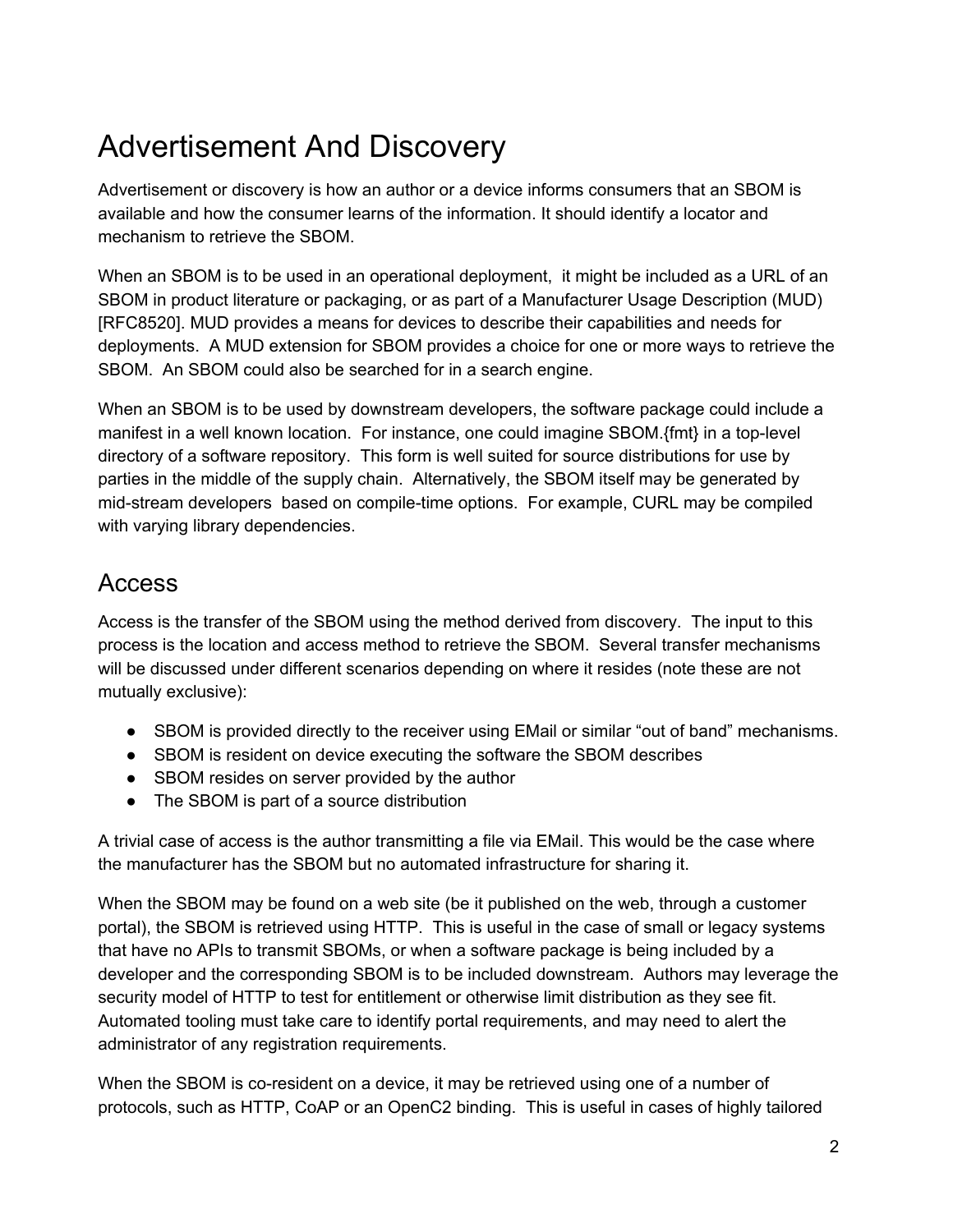systems that have the ability to expose an API. In the case of HTTP/HTTPS/CoAP/CoAPS, it would be found at a well known location such as /.well-known/sbom. Such names are unique to each origin HTTP or COAP service. Each protocol has its own security model. For example, in the case of HTTP, a web token created through a device onboarding process might be used, or a basic username/password mechanism might be employed. OpenC2 has a number of protocol bindings, such as HTTP, MQTT, and OpenDDS. OpenC2 super-imposes its security model on those bindings. See the [OpenC2](https://github.com/oasis-tcs/openc2-tc-ops/blob/master/FAQ.md) FAQ for more info.

Other access mechanisms may exist but we want to avoid having too many potential solutions as a burden on producers and consumers of SBOM data.

One open question is whether an SBOM consists of a single or multiple packages. If SBOMs must link to one another, then those links must be shareable/retrievable.

### Next Steps and Future Work

### Validating SBOMs

It may be desirable to validate the authenticity of the SBOM that has been received. The classic method to do this is to check a signature that is bound to a known and trusted identity. The signature must also be bound to the actual running software. While the actual validation is (for now) beyond the scope of this work, the means by which signatures are stored and transmitted need to be considered. One key aspect is whether the signatures are internalized or externalized objects in the format. In the case of SPDX, for instance, the signature is externalized GPG.<sup>1</sup> When the signature is externalized, its location and retrieval method must be understood and the signature retrieved.

#### VEX

Both software producers and consumers note that not all vulnerabilities are created equal, and code that is vulnerable in one context may not be vulnerable in another. If an upstream supplier determines that a potential risk from a vulnerability is not manifest or exploitable, they may wish to communicate that risk information downstream to further users to help them make their own risk-based decisions.

VEX is an optional machine readable companion artifact to the SBOM artifact that allows a manufacturer to communicate the current status of a vulnerability discovered in one of the

<sup>&</sup>lt;sup>1</sup> [https://wiki.spdx.org/view/Technical\\_Team/SDPX\\_2.0\\_Provenance](https://wiki.spdx.org/view/Technical_Team/SDPX_2.0_Provenance)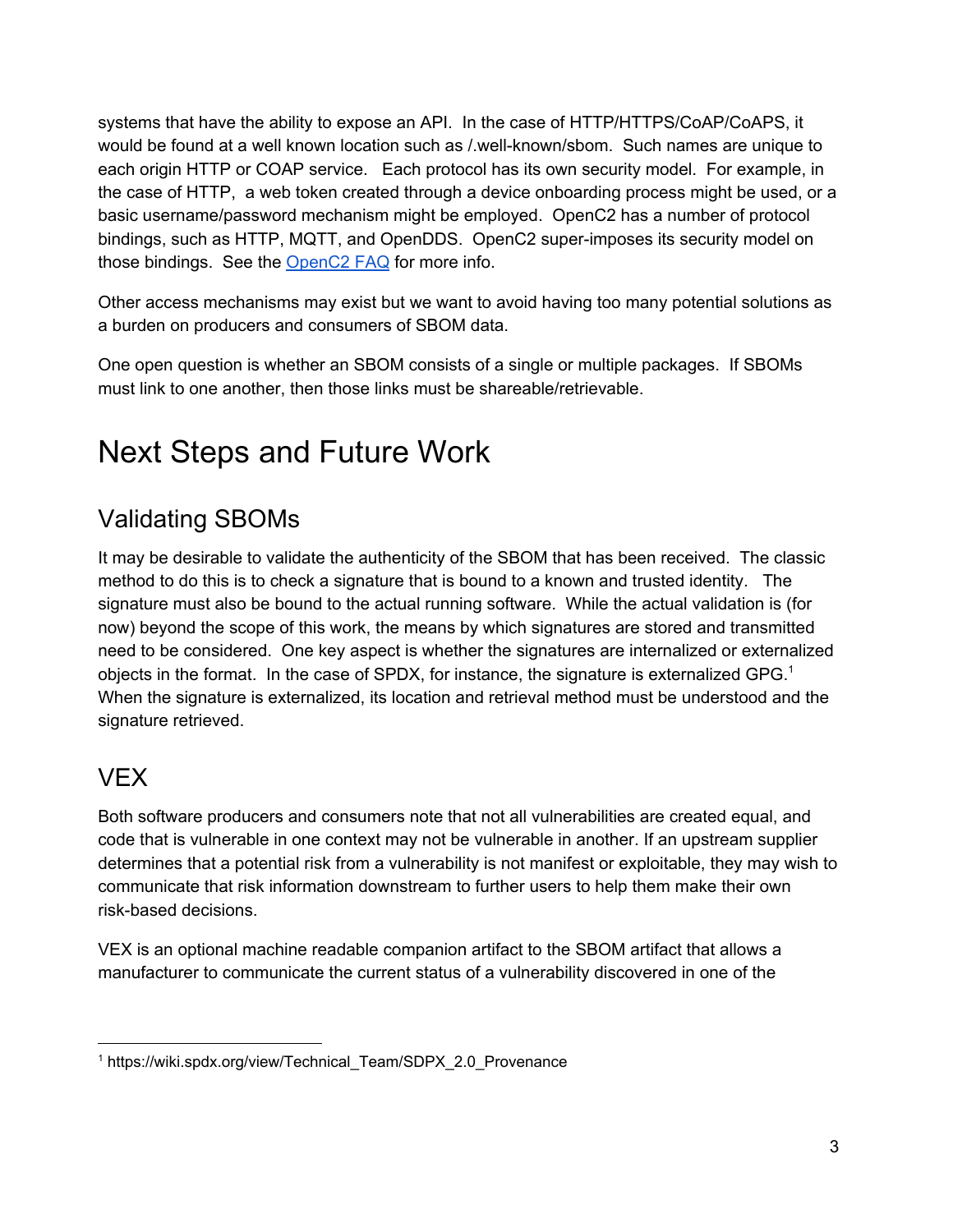software components itemized in an SBOM. This functionality would increase the value of an SBOM to the end consumer by:

- Eliminating a majority of false positives
- Address instances where a vulnerability cannot be exploited, due to implementation or other controls
- Conveying the manufacturer's progress on a mitigation for the vulnerability
- Recommended workaround(s)
- Availability of a patch or mitigated new version

While an SBOM is usually static to a given build, the VEX can be highly dynamic in the changes to its contents, such as the manufacturer's current status with regard to the vulnerability:

- Aware of the vulnerability
- Triaging the vulnerability
- Investigating the root cause of the vulnerability
- Investigating work arounds for the vulnerability
- Exploitability of the vulnerability
- Communicating details of the vulnerability to regulatory agencies and customers
- $\bullet$  Etc.

It is this difference in supported activity that may force a VEX and an SBOM to be two seperate artifacts, however there are use cases where this two artifacts can be expressed as one artifact, such as when the SBOM is available from a manufacturers server as opposed to be resident in a device.

Currently there are two potential candidates for a VEX, the most promising is in the [CycloneDX](https://cyclonedx.org/ext/vulnerability/) SBOM standard, and the second is the [SARIF](https://docs.oasis-open.org/sarif/sarif/v2.0/sarif-v2.0.html) static analysis interchange format.

It is an open question as to whether VEX is the appropriate name to be used for this function. It is also an open question as to where VEX should be standardized.

#### DBoM

The Digital Bill of Materials (DBoM) Consortium is a Linux Foundation project that maintains a digital commons where SBOM and other BOM information can be stored in defined taxonomies and accessed using defined policies. An individual DBoM is the collection of records stored in the digital commons that are associated with an individual artifact (a piece of software, hardware, device, virtual artifact).

The DBoM Consortium has created a distributed ledger digital commons based on open source components, populated with standardized records including SBOMs, and accessed under policies based on the Data Trust Forum developed by Bosch and partners based on GDPR.